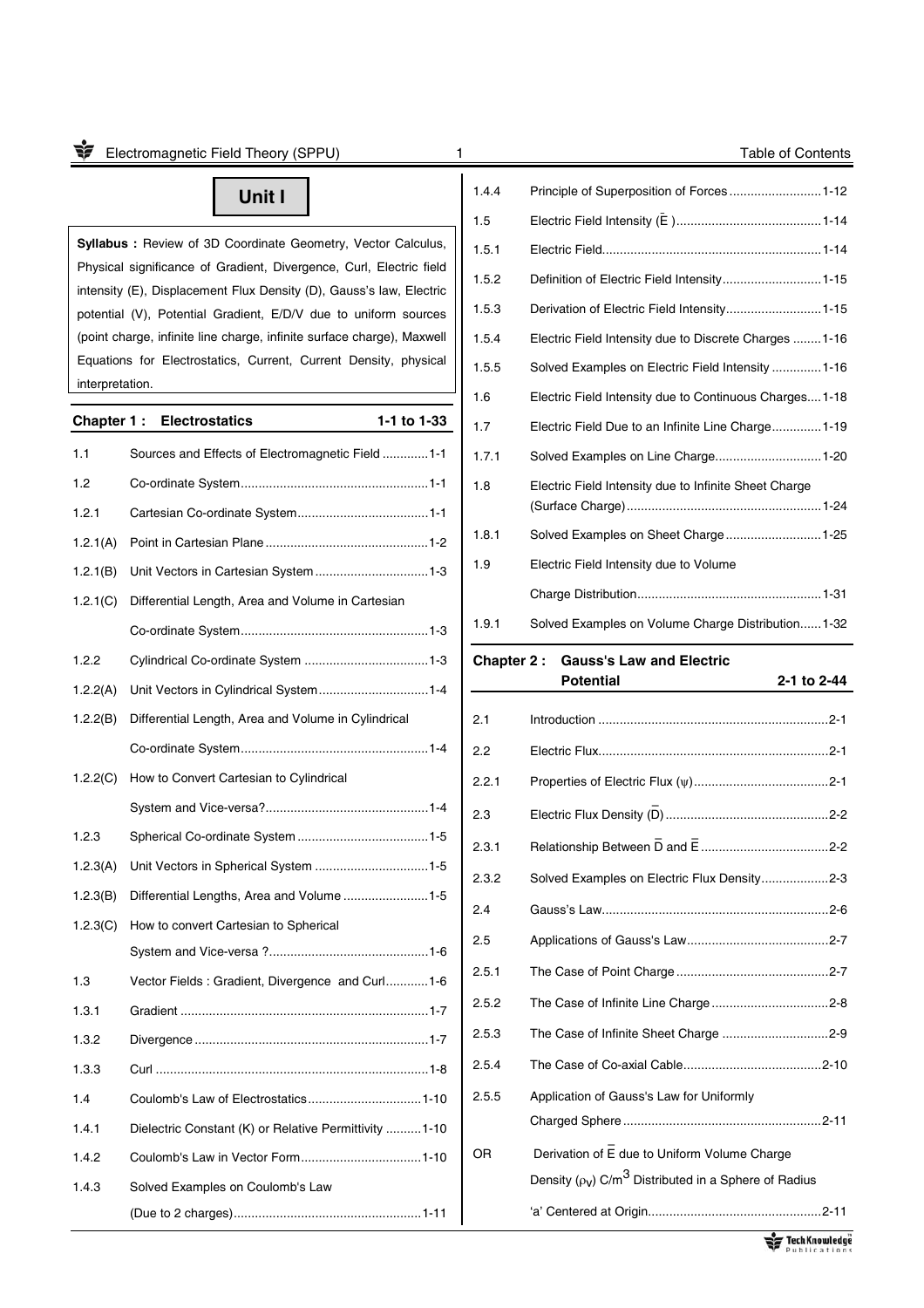Electromagnetic Field Theory (SPPU) 2 2 Table of Contents

| 2.5.6  | Application of Gauss's Law for Spherical                             |
|--------|----------------------------------------------------------------------|
|        |                                                                      |
| OR.    | Derivation of $\bar{\mathsf{E}}$ due to Uniform Surface Charge       |
|        | Density $\rho_S$ (C/m <sup>2</sup> ) Distributed on the Surface of a |
|        | Sphere of Radius 'a' Centered at Origin 2-13                         |
| 2.5.7  | Solved Examples on Gauss's Law2-14                                   |
| 2.6    |                                                                      |
| 2.6.1  | Solved Examples on Divergence Theorem 2-22                           |
| 2.7    | Work Done in Moving a Point Charge2-27                               |
| 2.7.1  | Proof of "Work Done is Independent of Distance                       |
| 2.7.2  | Solved Examples on Work Done2-28                                     |
| 2.8    |                                                                      |
| 2.8.1  |                                                                      |
| 2.8.2  |                                                                      |
| 2.8.3  |                                                                      |
| 2.8.4  | Electrical Potential due to Charge Distributions 2-32                |
| 2.8.5  | Potential Difference in the Field of Infinite                        |
|        |                                                                      |
| 2.8.6  | Potential Difference in the Field of an Infinite                     |
|        |                                                                      |
| 2.9    |                                                                      |
| ΟR     | Concept of Uniform and Non-Uniform Fields,                           |
|        |                                                                      |
| 2.9.1  | Conservative Property in Electrostatics 2-35                         |
| 2.10   | Solved Examples on Electric Potential 2-35                           |
| 2.11   |                                                                      |
| 2.11.1 |                                                                      |
| 2.11.2 | Solved Examples on Potential Gradient2-38                            |
| 2.12   |                                                                      |
| 2.12.1 |                                                                      |
| 2.12.2 | Solved Examples on Current Density 2-42                              |
| 2.13   |                                                                      |

### **Unit II**

**Syllabus :** Lorentz force, magnetic field intensity (H), Magnetic Flux Density(B), Biot–Savart's Law – Ampere's Circuit Law – H due to straight conductors, circular loop, infinite sheet of current, Maxwell Equations for Magneto- Statics, physical interpretation.

# **Chapter 3 : Magnetostatics 3-1 to 3-36**  3.1 Lorentz Force .................................................................. 3-1 3.1.1 Solved Example on Lorentz's Force Equation.................. 3-2 3.2 Magnetic Field Intensity (H) ............................................. 3-2 3.3 Biot-Savart's Law ............................................................ 3-2 3.3.1 Mathematical Equation of Biot-Savart's Law .................... 3-3 3.3.2 Solved Examples on Calculation of dH ..............................<br>3.3.2 Solved Examples on Calculation of dH ............................3-4 3.4 Magnetic Field Intensity  $\overline{H}$ ) due to an Infinite Straight Conductor ........................................................... 3-7 3.4.1 Magnetic Field Intensity due to Finite Length Current Filament .............................................................. 3-8 3.4.2 Magnetic Field Intensity due to Surface Current Density. ............................................................. 3-10 3.4.3 Magnetic Field Intensity on the Axis of a Circular Loop ................................................................. 3-10 3.4.4 Solved Examples on Magnetic Field Intensity ................ 3-11 3.5 Ampere's Circuital Law .................................................. 3-18 3.5.1 Application of Ampere's Circuital Law ............................ 3-19 3.5.2 Solved Examples on Ampere's Circuital Law ................. 3-23 3.6 Curl [Point Form of Ampere's Circuital Law] ................. 3-25 3.7 Stoke's Theorem : (Applications of Ampere's Circuital Law) ........................ 3-26 3.7.1 Solved Examples on Curl and Stoke's Theorem ............ 3-26 3.8 Magnetic Flux Density (B) in Free Space and Conductors .................................................. 3-33 3.8.1 Magnetic Flux over a Closed Surface ............................ 3-33 3.8.2 Relation between – B and – H ............................................. 3-34 3.8.3 Magnetic Flux Density and Magnetic Flux of a Co-axial Cable ............................................................ 3-34 3.8.4 Solved Examples on Magnetic Flux Density .................. 3-35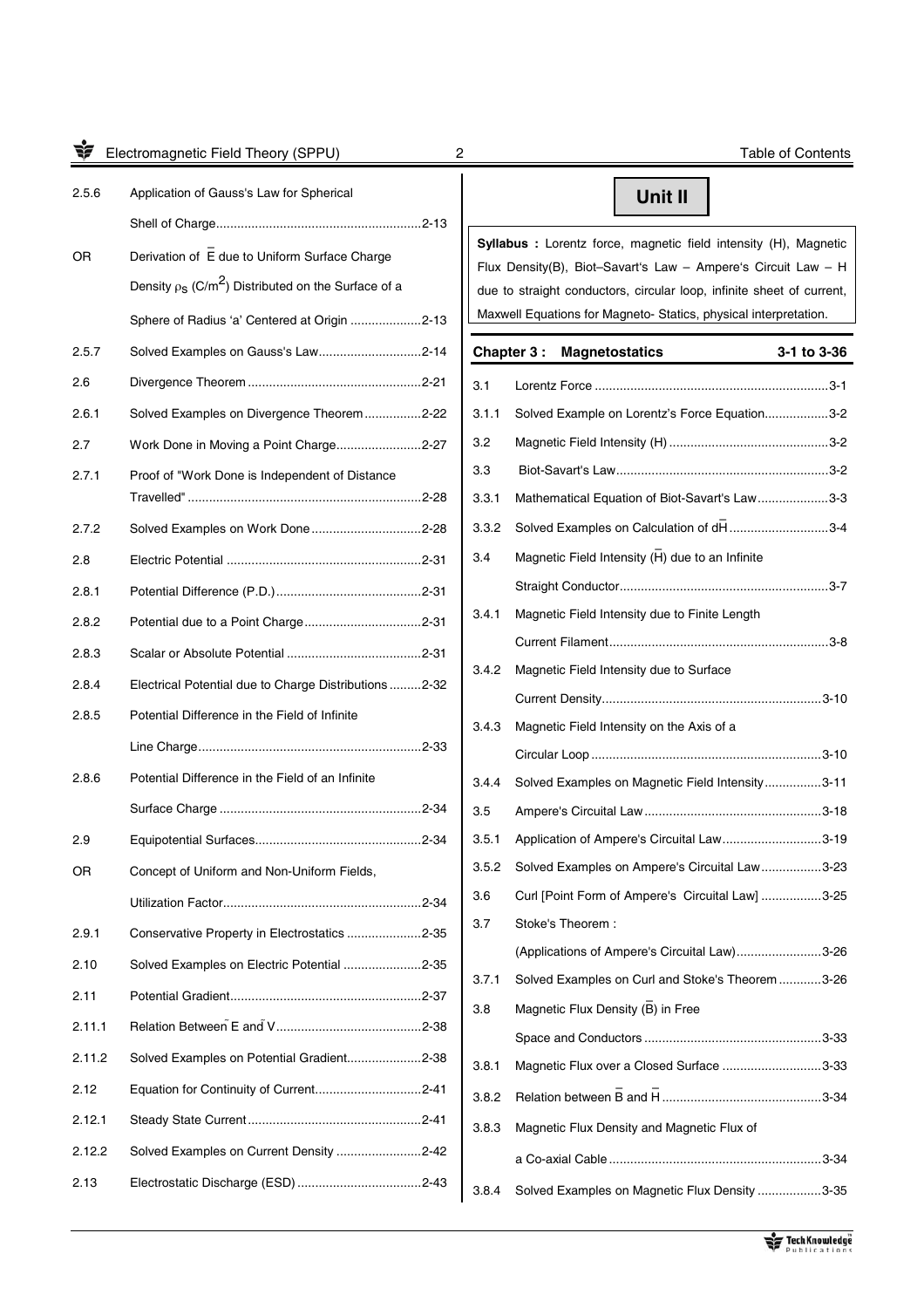## **Unit III**

**Syllabus :** Electric Dipole, Dielectric Polarization, Properties of Conductors, Dielectric Materials, Boundary conditions (dielectricdielectric, conductor – dielectric), Significance and applications of Poisson's and Laplace's equations - Capacitance, Energy density. Magnetization, Magnetic materials, Boundary conditions for Magnetic Fields, Magnetic force, Torque.

| Chapter 4 : | <b>Boundary Conditions</b>                       | 4-1 to 4-42 |
|-------------|--------------------------------------------------|-------------|
| 4.1         |                                                  |             |
| 4.1.1       | Electric Potential due to an Electric Dipole 4-1 |             |
| 4.2         |                                                  |             |
| 4.2.1       |                                                  |             |
| 4.2.2       |                                                  |             |
| 4.2.3       |                                                  |             |
| 4.2.4       |                                                  |             |
| 4.3         |                                                  |             |
| 4.3.1       | Solved Example on Relaxation Time4-6             |             |
| 4.4         |                                                  |             |
| 4.4.1       |                                                  |             |
| 4.4.2       | Dielectric Constant and Strength 4-7             |             |
| 4.4.3       |                                                  |             |
| 4.4.4       |                                                  |             |
| 4.4.5       |                                                  |             |
| 4.5         | Electric Field in Multiple Dielectrics 4-10      |             |
| 4.6         |                                                  |             |
| 4.6.1       | Boundary Condition between Conductor             |             |
|             |                                                  |             |
| 4.6.2       | Boundary Condition between Conductor             |             |
|             |                                                  |             |
| 4.6.3       | Boundary Condition between Conductor-            |             |
|             |                                                  |             |
| 4.6.4       | Boundary Conditions between Perfect Dielectrics  |             |
|             |                                                  |             |
|             |                                                  |             |

| 4.6.5                                                              | Solved Examples on Boundary Conditions4-15             |
|--------------------------------------------------------------------|--------------------------------------------------------|
| 4.7                                                                |                                                        |
| 4.7.1                                                              | Arrangement of Dipoles in Different Materials  4-24    |
| 4.8                                                                | Boundary Conditions of Magnetostatics 4-24             |
| 4.8.1                                                              | Solved Examples on Magnetic Boundary                   |
|                                                                    |                                                        |
| 4.9                                                                |                                                        |
| 4.9.1                                                              | Poisson's Equation for Magnetostatics 4-32             |
| 4.9.2                                                              | Biot -Savart's Law based on Magnetic Potential4-32     |
| 4.9.3                                                              | Ampere's Circuital Law based on Magnetic               |
|                                                                    |                                                        |
| 4.10                                                               |                                                        |
| 4.10.1                                                             | Force on Differential Current Element  4-35            |
| 4.10.2                                                             | Force between Differential Current Elements  4-35      |
| 4.10.3                                                             | Force between Parallel Conductors4-36                  |
| 4.11                                                               |                                                        |
| 4.12                                                               |                                                        |
| 4.12.1                                                             |                                                        |
| 4.12.2                                                             |                                                        |
| 4.13                                                               |                                                        |
| 4.13.1                                                             | Solved Examples on Energy Density 4-40                 |
| 4.14                                                               |                                                        |
| Chapter 5 :                                                        | <b>Laplace and Poisson's</b>                           |
|                                                                    | <b>Equations</b><br>5-1 to 5-24                        |
| 5.1                                                                |                                                        |
| 5.1.1                                                              | Laplace's Equation in Different Co-ordinate System 5-1 |
| 5.1.2                                                              | Significance of Poisson's and Laplace's Equations 5-2  |
| 5.2                                                                |                                                        |
| 5.2.1                                                              |                                                        |
| 5.2.2                                                              |                                                        |
|                                                                    |                                                        |
| 5.2.2(B) Isolated Spherical Capacitors Coated with Dielectric  5-5 |                                                        |
|                                                                    | 5.2.3 Cylindrical Capacitors (Co-axial Cable)5-6       |

5.2.4 Solved Examples on Capacitors ...................................... 5-7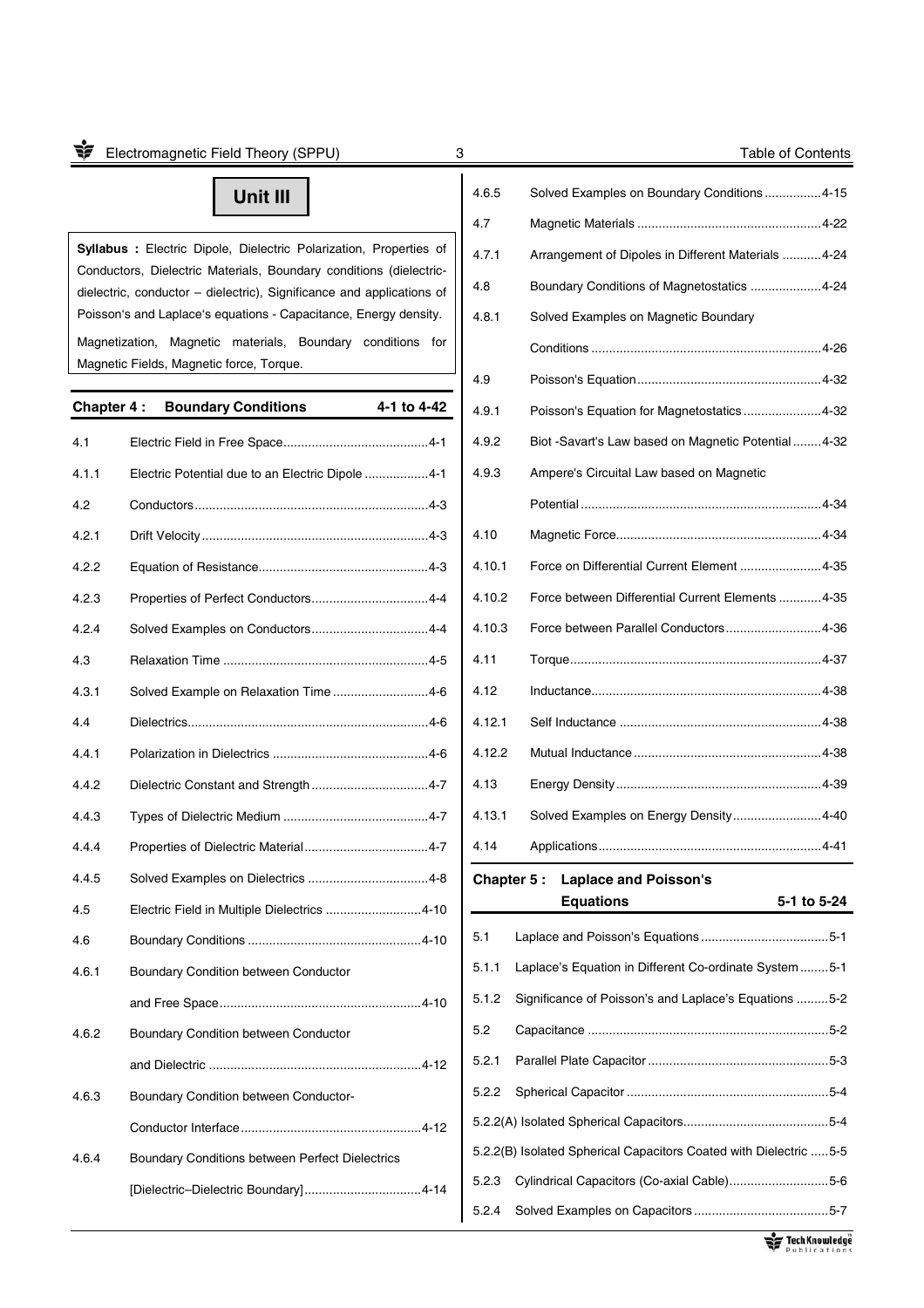5.3 Equation of capacitance using Laplace's and Poisson's Equations ............................................... 5-12 5.3.1 Parallel Plate Capacitor ................................................. 5-12 5.3.2 Spherical Capacitor ....................................................... 5-14 5.3.3 Co-axial Capacitor Cable ............................................... 5-15 5.3.4 Solved Examples on Laplace's and Poisson's Equations ...................................................................... 5-17 5.4 Potential Energy Density ............................................... 5-20 5.4.1 Potential Energy in a Continuous Charge Distribution .... 5-20 5.4.2 Solved Examples on Potential Energy of Charged

6.5.5 Solved Examples on Maxwell's Equations ..................... 6-16 6.6 Power and Poynting Theorem ....................................... 6-22 6.6.1 Interpretation of Poynting Theorem ............................... 6-24 6.6.2 Energy stored and Radiated Power ............................... 6-24 6.6.3 Complex Poynting Vector .............................................. 6-25 6.6.4 Solved Examples on Poynting Theorem ........................ 6-26 6.7 Concept of Retarded Magnetic Vector Potential ............ 6-30 6.8 Applications ................................................................... 6-32

**Unit V** 

**Syllabus :** Maxwell's equation using phasor notations, Electromagnetic wave equations (Helmholtz equation), Relation between E and H, depth of penetration, concept of polarization, Reflection by perfect conductor-normal incidence, reflection by perfect dielectric- normal incidence, snell's law.

|       | <b>Chapter 7: Uniform Plane Waves</b>                 | 7-1 to 7-29 |
|-------|-------------------------------------------------------|-------------|
| 7.1   | Maxwell's Equations Using Phasor Notations7-1         |             |
| 7.2   |                                                       |             |
| 7.2.1 | Electromagnetic Wave Equations for Free Space 7-2     |             |
| 7.2.2 |                                                       |             |
| 7.2.3 | Electromagnetic Wave Equations for Conductors 7-4     |             |
| 7.3   |                                                       |             |
| 7.3.1 | Perpendicular Relation between E and H 7-7            |             |
| 7.4   | Plane Waves in Lossless Dielectric Medium             |             |
|       | (Perfect Dielectric) (Helmholtz Equation)7-11         |             |
| 7.5   |                                                       |             |
| 7.5.1 | Wave Impedance (Intrinsic Impedance) 7-12             |             |
| 7.6   | Solved Examples on EM Waves in Perfect Dielectric7-12 |             |
| 7.7   |                                                       |             |
| 7.7.1 |                                                       |             |
| 7.7.2 | Derivation for Velocity and Wavelength in             |             |
|       |                                                       |             |
| 7.8   | Surface Impedance and Surface Resistance7-18          |             |
| 7.8.1 | Calculation of Surface Resistance for a Rectangular   |             |
|       |                                                       |             |

## **Unit IV**

Distribution .................................................................... 5-21

**Syllabus :** Scalar and Vector Magnetic Potential, Poisson's and Laplace Equations, Faraday's law, Translational and motional emf, Displacement current density, Continuity Equation, Time varying Maxwell's equations - point form, integral form, Power and Poynting theorem, Concept of Retarded magnetic vector potential.

# **Chapter 6 : Time Varying Electromagnetic Fields : Maxwell Equations 6-1 to 6-32**

6.1 Introduction ...................................................................... 6-1

| 6.1.1 |                                                                   |
|-------|-------------------------------------------------------------------|
| 6.1.2 | Solved Example on Scalar and Vector Potential6-2                  |
| 6.2   |                                                                   |
| 6.3   |                                                                   |
| 6.3.1 |                                                                   |
| 6.3.2 | Solved Examples on Faraday's and Lenz's law6-5                    |
| 6.4   |                                                                   |
| 6.4.1 | Ratio of Conduction Current Density and                           |
|       | Displacement Current Density (J <sub>C</sub> /J <sub>d</sub> )6-9 |
| 6.4.2 | Solved Examples on Displacement Current6-10                       |
| 6.5   | Time Varying Maxwell's Equations in Point                         |
|       |                                                                   |
| 6.5.1 |                                                                   |
| 6.5.2 | Maxwell's Equation for Time Varying Fields6-14                    |
| 6.5.3 |                                                                   |
| 6.5.4 | Maxwell's Equation for Good Conductor6-15                         |